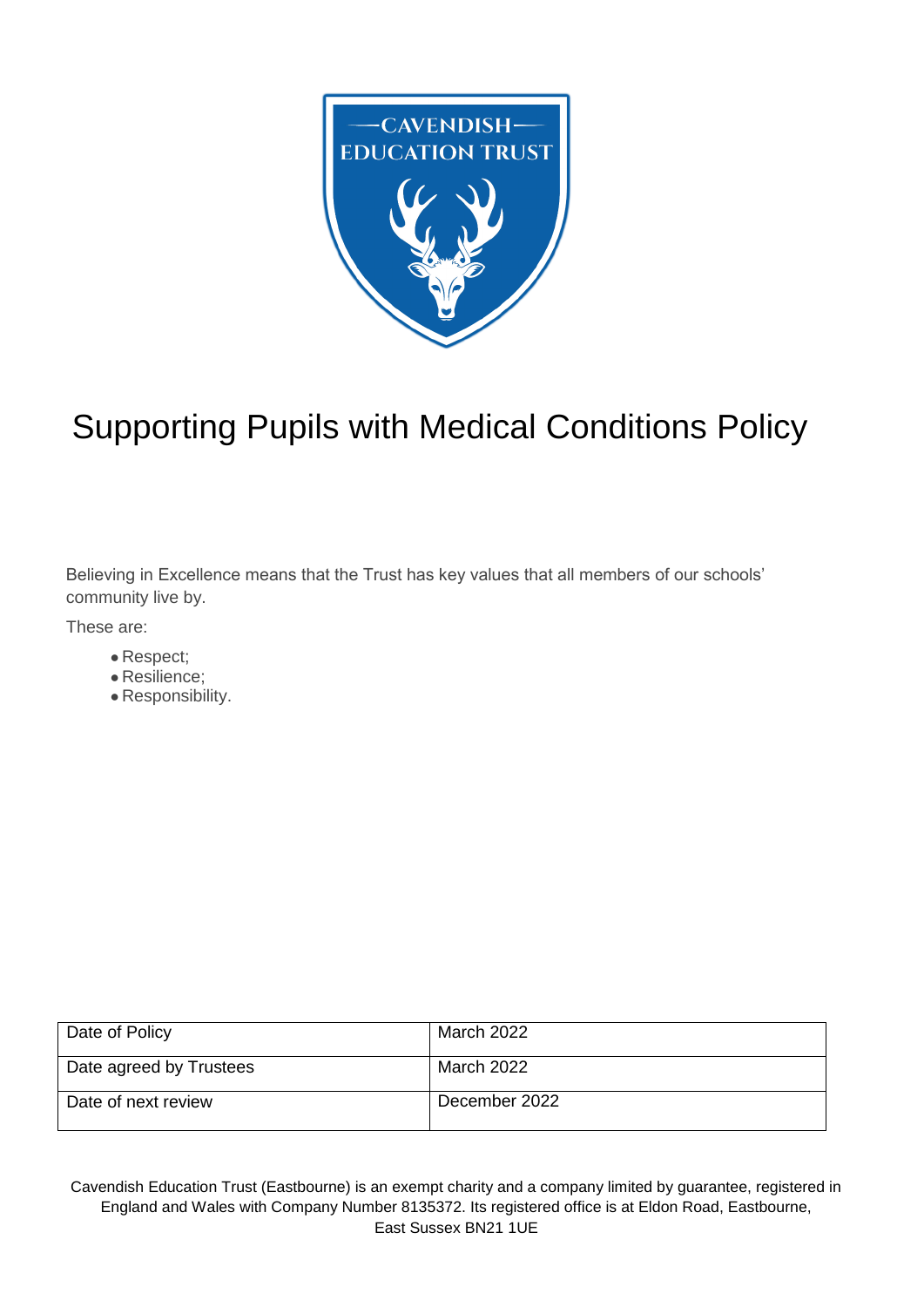# **Contents**

- 1. [Introduction](#page-0-0)
- 2. [Definitions](#page-2-0) of medical conditions
- [3. The](#page-2-1) role of the trustee board
- 4. Policy [implementation](#page-3-0)
- 5. Procedure to be followed when notification is received that a pupil has a [medical condition](#page-4-0)
- 6. Individual [healthcare](#page-4-1) plans
- 7. Roles and [responsibilities](#page-6-0)
- 8. Staff training and [support](#page-7-0)
- 9. The child's role in [managing](#page-7-1) their own medical needs
- 10. Managing [medicines](#page-8-0) on school premises and record keeping
- 11. [Medication](#page-9-0) Errors
- 12. [Emergency](#page-9-1) procedures
- 13. Offsite visits and sporting [activities](#page-9-2)
- 14. Work [experience](#page-10-0)
- 15. [Hygiene/Infection](#page-10-1) Control
- 16. [Equipment](#page-10-2)
- 17. [Unacceptable](#page-10-3) practice
- 18. Liability and [indemnity](#page-11-0)
- 19. [Complaints](#page-11-1)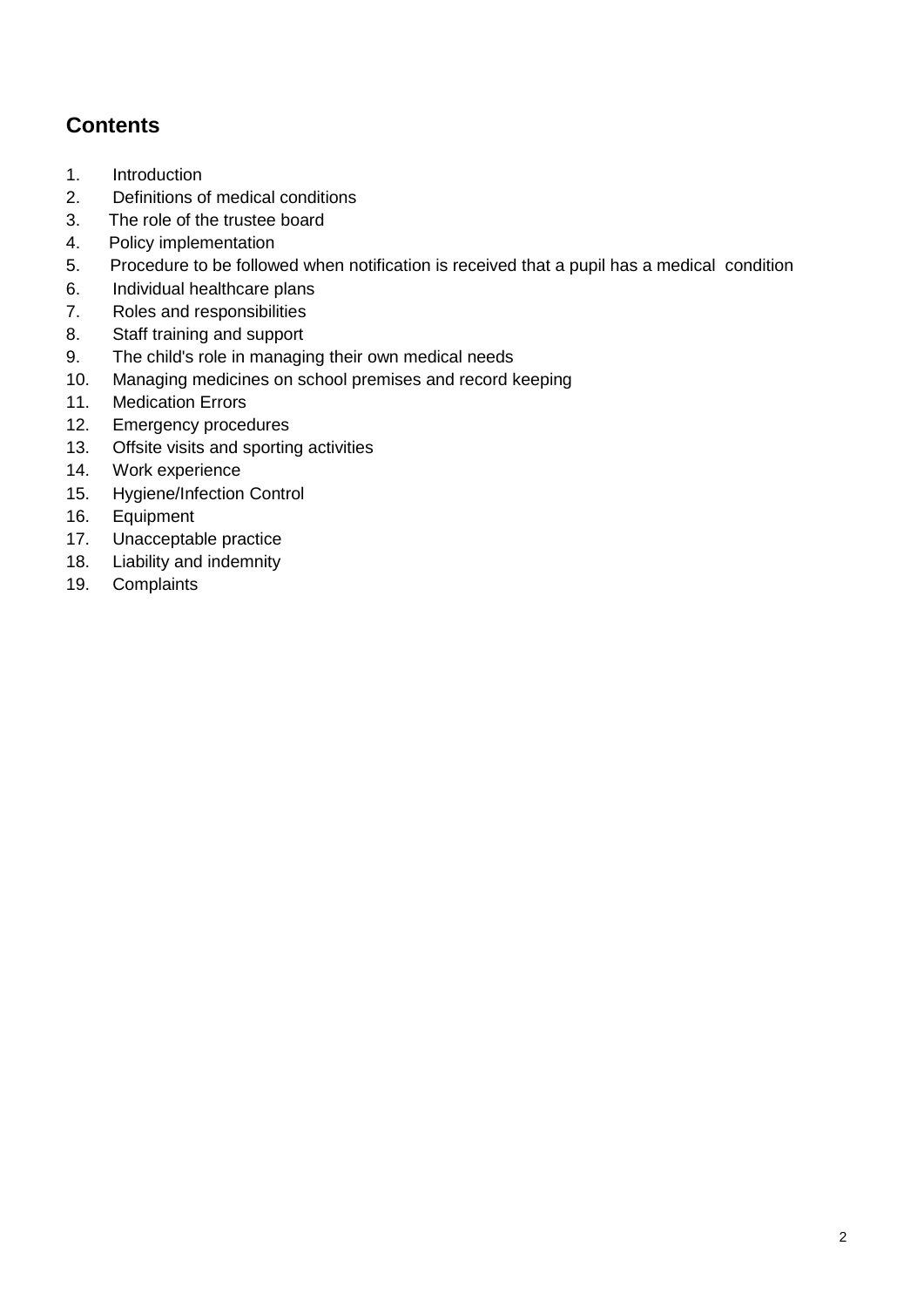# **1. Introduction**

- 1.1 This policy is written in line with the requirements of:
	- Children and Families Act 2014 section 100
	- Supporting pupils at school with medical conditions: Statutory guidance for governing bodies of maintained schools and proprietors of academies in England, Department for Education (DfE), December 2015
	- 0-25 SEND Code of Practice, DfE January 2015
	- Mental Health and behaviour in schools: departmental advice for school staff, DfE November 2018
	- Equalities Act 2010
	- Schools Admissions Code, DfE September 2021
- 1.4 Systems are in place to ensure that the Designated Safeguarding Leads is kept informed of arrangements for children with medical conditions and is alerted where a concern arises, such as an error with the administering of medicines or intervention, or repeated medical appointments being missed, or guidance or treatments not being followed by the parents or the child.

# <span id="page-2-0"></span>**2. Definitions of medical conditions**

2.1 Pupils' medical needs may be broadly summarised as being of two types:

**Short-term** affecting their participation at school because they are on a course of medication.

**Long-term** potentially limiting access to education and requiring on-going support, medicines or care while at school to help them to manage their condition and keep them well, including monitoring and intervention in emergency circumstances. It is important that parents feel confident that the school will provide effective support for their child's medical condition and that pupil's feel safe.

2.2 Some children with medical conditions may be considered disabled under the definition set out in the Equality Act 2010. Where this is the case the trustee board must comply with their duties under that Act. Some may also have special educational needs and/or disability (SEND) and may have a Education, Health and Care (EHC) plan which brings together health and social care needs, as well as their special educational provision. For children with SEND, this policy should be read in conjunction with the Special Educational Needs and Disability (SEND) code of practice (DfE January 2015) which explains the duties of local authorities, health bodies, schools and colleges to provide for those with special educational needs and disabilities. For pupils who have medical conditions and have EHC plans, compliance with the SEND code of practice will ensure compliance with this policy in respect to those children.

## <span id="page-2-1"></span>**3. The role of the trustee board**

- 3.1 The trustee board remains legally responsible and accountable for fulfilling their statutory duty for supporting pupils at schools with medical conditions. The board fulfils this by:
	- Ensuring that arrangements are in place to support pupils with medical conditions. In doing so we will ensure that such children can access and enjoy the same opportunities at school as any other child;
	- Taking into account that many medical conditions that require support at school will affect quality of life and may be life-threatening. Some will be more obvious than others and therefore the focus is on the needs of each individual child and how their medical condition impacts on their school life;
	- Ensuring that the arrangements give parents and pupils confidence in the school's ability to provide effective support for medical conditions, should show an understanding of how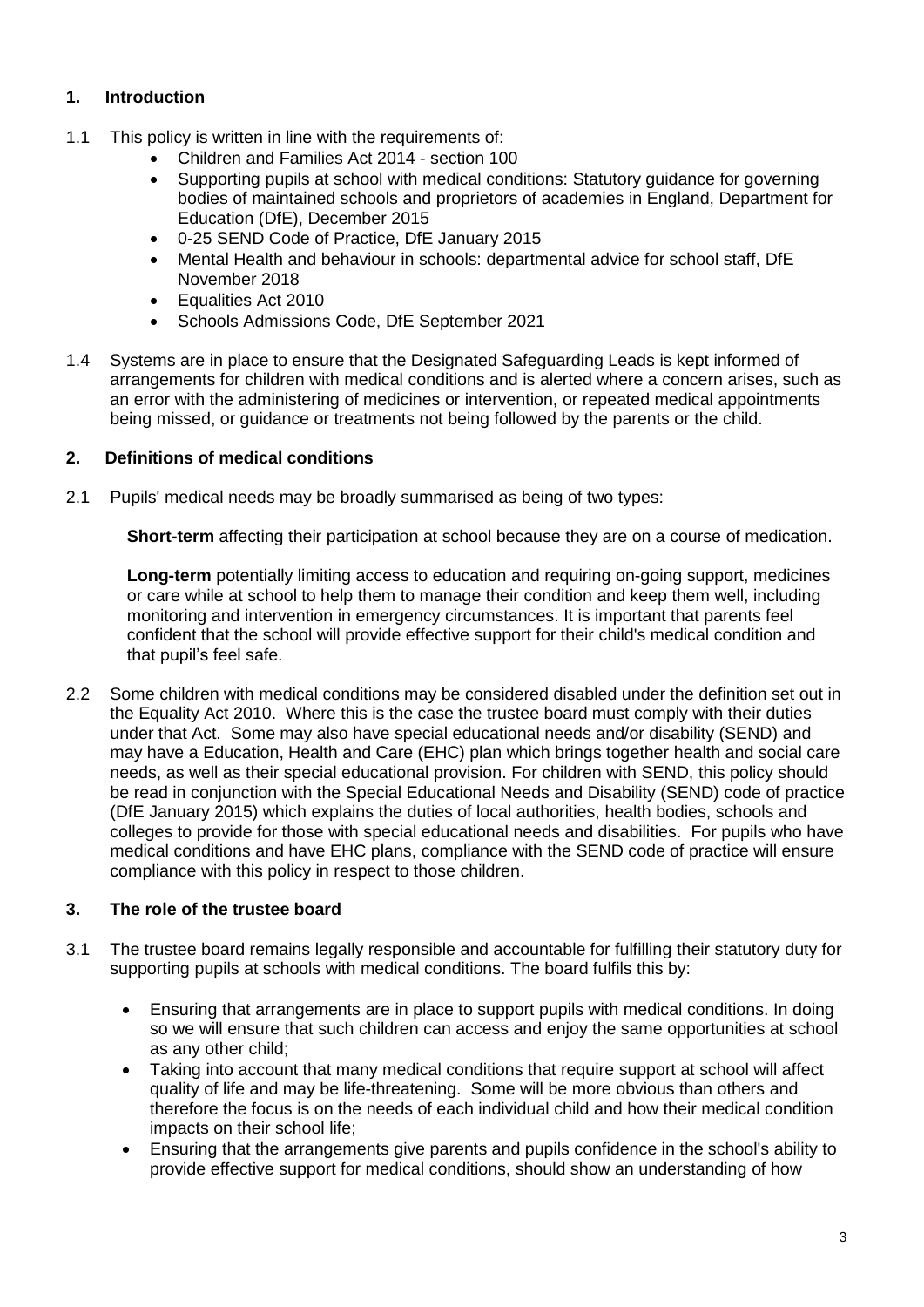medical conditions impact on a child's ability to learn, as well as increase their confidence and promote self-care. We will ensure that staff are properly trained to provide the support that pupils need;

- Ensuring that the arrangements put in place are sufficient to meet our statutory duties and ensure that policies, plans, procedures and systems are properly and effectively implemented;
- Developing a policy for supporting pupils with medical conditions that is reviewed regularly and accessible to parents and school staff (this policy);
- Ensuring that the policy includes details on how it will be implemented effectively, including a named person who has overall responsibility for policy implementation;
- Ensuring that the policy sets out the procedures to be followed whenever a trust school is notified that a pupil has a medical condition (see section below on procedure to be followed when notification is received that a pupil has a medical condition);
- Ensuring that the policy covers the role of individual healthcare plans, and who is responsible for their development, in supporting pupils at school with medical conditions and that they are reviewed at least annually or earlier if evidence is presented that the pupil's needs have changed (see section below on individual healthcare plans);
- Ensuring that the policy clearly identifies the roles and responsibilities of all those involved in arrangements for supporting pupils at school with medical conditions and how they will be supported, how their training needs will be assessed and how and by whom training will be commissioned and provided (see section below on staff training and support);
- Ensuring that the policy covers arrangements for children who are competent to manage their own health needs and medicines (see section below on the child's role in managing their own medical needs);
- Ensuring that the policy is clear about the procedures to be followed for managing medicines including the completion of written records (see section below on managing medicines on school premises);
- Ensuring that the policy sets out what should happen in an emergency situation (see section below on emergency procedures);
- Ensuring that the arrangements are clear and unambiguous about the need to actively support pupils with medical conditions to participate in school trips and visits, or in sporting activities, and not prevent them from doing so (see section on day trips, residential trips and sporting activities);
- Ensuring that the policy is explicit about what practice is not acceptable (see section on unacceptable practice);
- Ensuring that the correct level of insurance is in place and appropriate to the level of risk (see section on liability and indemnity);
- Ensuring that the policy sets out how complaints may be made and will be handled concerning the support of pupils with medical conditions (see section on complaints).

# <span id="page-3-0"></span>**4. Policy implementation**

- 4.1 The statutory duty for making arrangements for supporting pupils at school with medical conditions rests with the governing body. The trustee board have delegated the implementation of this policy to the staff below, however, the trustee board remains legally responsible and accountable for fulfilling our statutory duty.
- 4.2 The overall responsibility for the implementation of this policy is given to the Chief Executive Officer (CEO)*.* They will also be responsible for ensuring that sufficient staff are suitably trained and will ensure cover arrangements in cases of staff absences or staff turnover to ensure that someone is always available and on-site with an appropriate level of training.
- 4.3 The person responsible for cover arrangements will brief supply teachers, in respect of making them aware of where information is located on any pupils where a healthcare plan is in place, and appropriate knowledge of school procedures to ensure such pupils are appropriately supported.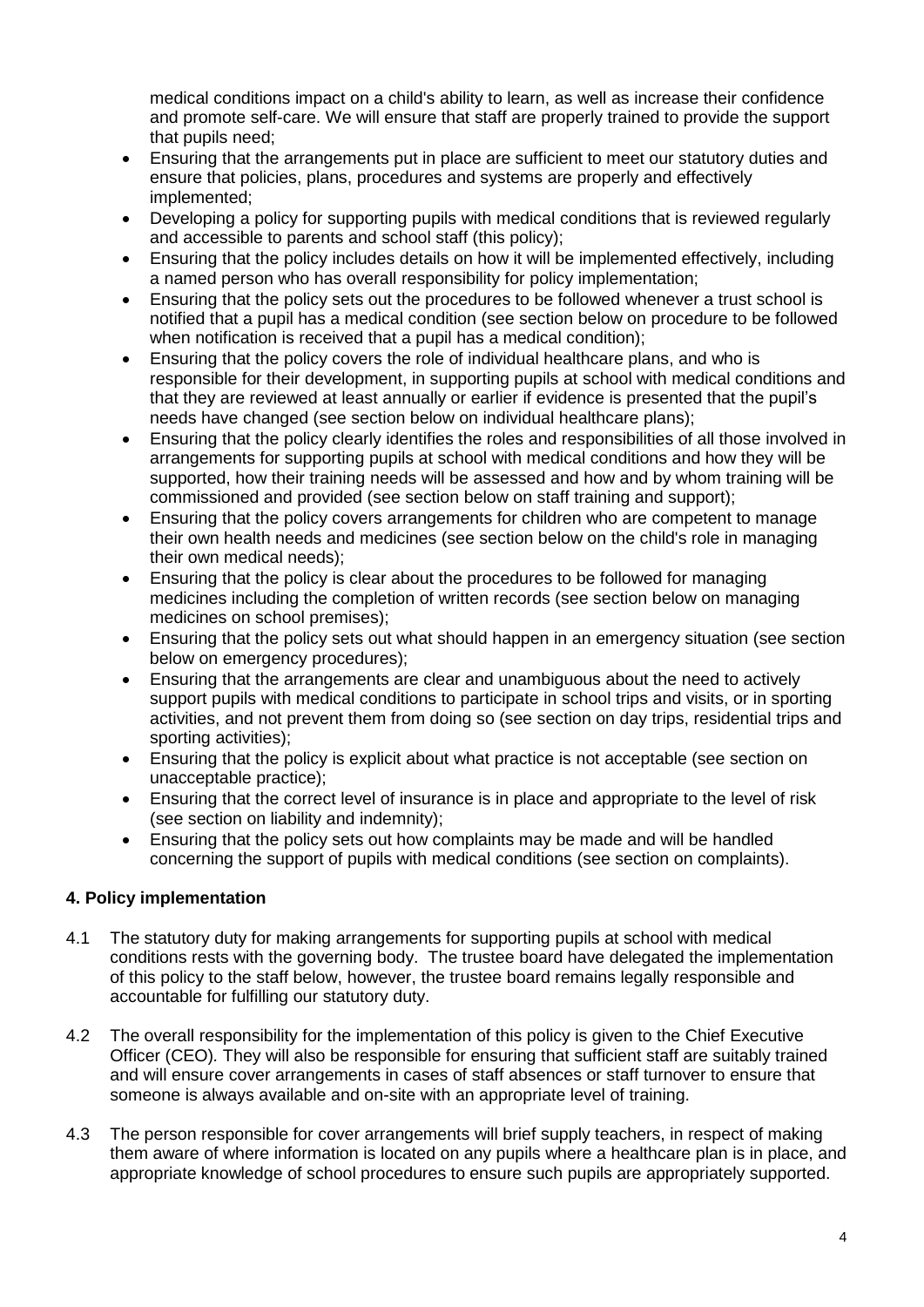- 4.4 SENCOs, and delegated SEN staff, will be responsible in conjunction with parents/carers, for drawing up, implementing and keeping under review the individual healthcare plan for each pupil and making sure relevant staff are aware of these plans.
- 4.5 All members of staff are expected to show a commitment and awareness of children's medical conditions and the expectations of this policy. All new members of staff will be inducted into the arrangements and guidelines in this policy upon taking up their post.

#### <span id="page-4-0"></span>**5. Procedure to be followed when notification is received that a pupil has a medical condition**

- 5.1 This covers notification prior to admission, procedures to cover transitional arrangements between schools or alternative providers, and the process to be followed upon reintegration after a period of absence or when pupils' needs change. For children being admitted to a trust school for the first time with good notification given, the arrangements will be in place for the start of the relevant school term. In other cases, such as a new diagnosis or a child moving to a trust school mid-term, we will make every effort to ensure that arrangements are put in place within two weeks.
- 5.2 In making the arrangements, we will take into account that many of the medical conditions that require support at school will affect quality of life and may be life-threatening. We also acknowledge that some may be more obvious than others. We will therefore ensure that the focus is on the needs of each individual child and how their medical condition impacts on their school life. We aim to ensure that parents/carers and pupils can have confidence in our ability to provide effective support for medical conditions in school, so the arrangements will show an understanding of how medical conditions impact on the child's ability to learn, as well as increase their confidence and promote self-care.
- 5.3 We will ensure that staff are properly trained and supervised to support pupils' medical conditions and will be clear and unambiguous about the need to actively support pupils with medical conditions to participate in offsite visits, or in sporting activities, and not prevent them doing so. We will make arrangements for the inclusion of pupils in such activities with any adjustments as required unless evidence from a clinician such as a GP states that this is not possible. We will make sure that no child with a medical condition is denied admission or prevented from attending the school because arrangements for supporting their medical condition have not been made. However, in line with our safeguarding duties, we will ensure that all pupils' health is not put at unnecessary risk from, for example, infectious disease. We will therefore not accept a child in school at times where it would be detrimental to the health of that child or others.
- 5.4 A trust school does not have to wait for a formal diagnosis before providing support to pupils. In cases where a pupil's medical condition is unclear, or where there is a difference of opinion, judgements will be needed about what support to provide based on available evidence. This would normally involve some form of medical evidence and consultation with parents/carers. Where evidence conflicts, some degree of challenge may be necessary to ensure that the right support can be put in place, these discussions will be led by Progress/Guidance leaders, and then an individual healthcare plan will be written in conjunction with the parent/carers by SENCOs or delegated SEN staff or Attendance team, and put in place.

## <span id="page-4-1"></span>**6. Individual healthcare plans**

6.1 Individual healthcare plans will help to ensure that we effectively support pupils with medical conditions. They will provide clarity about what needs to be done, when and by whom. They will often be essential, such as in cases where conditions fluctuate or where there is a high risk that emergency intervention will be needed. They are likely to be required in the majority of other cases too, especially where medical conditions are long-term and/or complex. However, not all pupils will require one. The school, healthcare professional and parent/carer should agree, based on evidence, when a healthcare plan would be inappropriate or disproportionate. If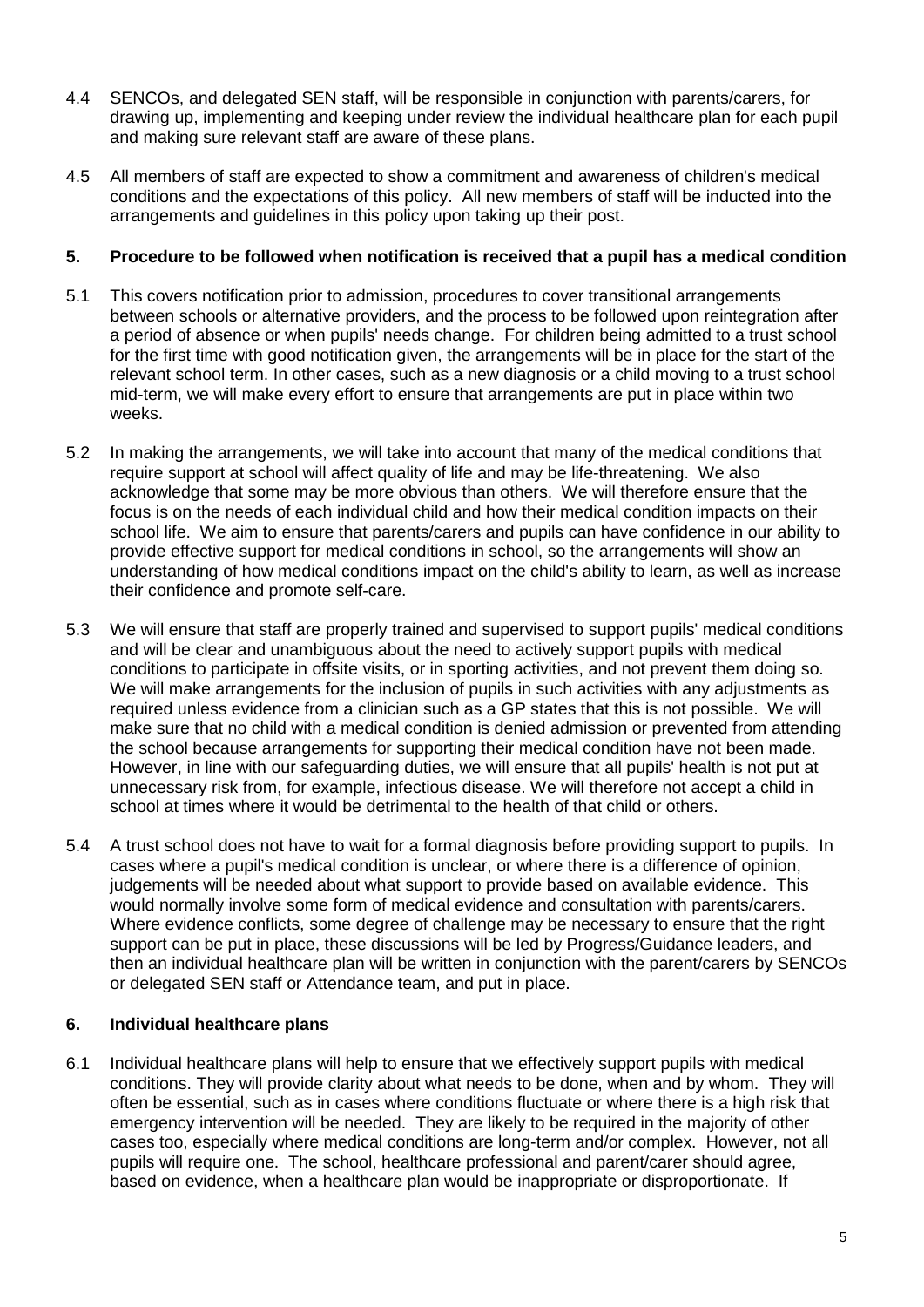consensus cannot be reached the CEO with advice from the relevant parties, is best placed to take a final view.

- 6.2 Individual healthcare plans will be easily accessible to all who need to refer to them, while preserving confidentiality. Plans will capture the key information and actions that are required to support the pupil effectively. The level of detail within the plan will depend on the complexity of the pupil's condition and the degree of support needed. This is important because different pupils with the same health condition may require very different support. Where a pupil has SEND but does not have an EHC plan, their special educational needs should be mentioned in their individual healthcare plan and Additional Needs Plan (ANP).
- 6.3 Individual healthcare plans (and their review) should be drawn up in partnership between the school, parents/carers and a relevant healthcare professional e.g. school, specialist or children's community nurse, who can best advise on the particular needs of the pupil. Pupils should also be involved whenever appropriate. The aim should be to capture the steps which help manage their condition and overcome any potential barriers to getting the most from their education. Partners should agree who will take the lead in writing the plan, but responsibility for ensuring it is finalised and implemented rests with the school.
- 6.4 We will ensure that individual healthcare plans are reviewed at least annually or earlier if evidence is presented that the pupil's needs have changed. They will be developed and reviewed with the pupil's best interests in mind and will ensure that we assess and manage the risks to the pupil's education, health and social wellbeing, and minimise disruption. Where a pupil is returning to school following a period of hospital education or alternative provision, we will work with the local authority and education provider to ensure that the individual healthcare plan identifies the support the pupil will need to reintegrate effectively.
- 6.5 Where home to school transport is being provided by East Sussex County Council, we will support the development of any risk assessments and share the individual healthcare plan with the local authority and driver/escort. Where pupils have a life threatening condition or a medical need that requires an emergency response, individual healthcare plans should be carried on the vehicle detailing the procedure to be followed in the event of an emergency. In the event that home to school transport is not being provided by East Sussex County Council, the risk assessment and healthcare plan will be shared as appropriate.
- 6.6 Individual healthcare plans will suit the specific needs of each pupil, but will all include the following information:
	- The medical condition, its triggers, signs, symptoms and treatments;
	- The pupil's resulting needs, including medication (dose, side effects, storage and expiry) and other treatments, time, facilities, equipment, testing, access to food and drink where this is used to manage their condition, dietary requirements and environmental issues e.g. crowded corridors, travel time between lessons;
	- Specific support for the pupil's educational, social and emotional needs for example, how absences will be managed, requirements for extra time to complete exams, use of rest periods or additional support in catching up with lessons, counselling sessions;
	- The level of support needed (some pupils will be able to take responsibility for their own health needs) including in emergencies. If a pupil is self-managing their medication, this should be clearly stated with appropriate arrangements for monitoring;
	- Who will provide this support, their training needs, expectations of their role and confirmation of proficiency to provide support for the pupil's medical condition from a healthcare professional; and cover arrangements for when they are unavailable;
	- Who in the school needs to be aware of the pupil's condition and the support required;
	- Arrangements for written permission from parents/carers and the designated school staff, for medication to be administered by a member of staff, or self-administered by the pupil during school hours;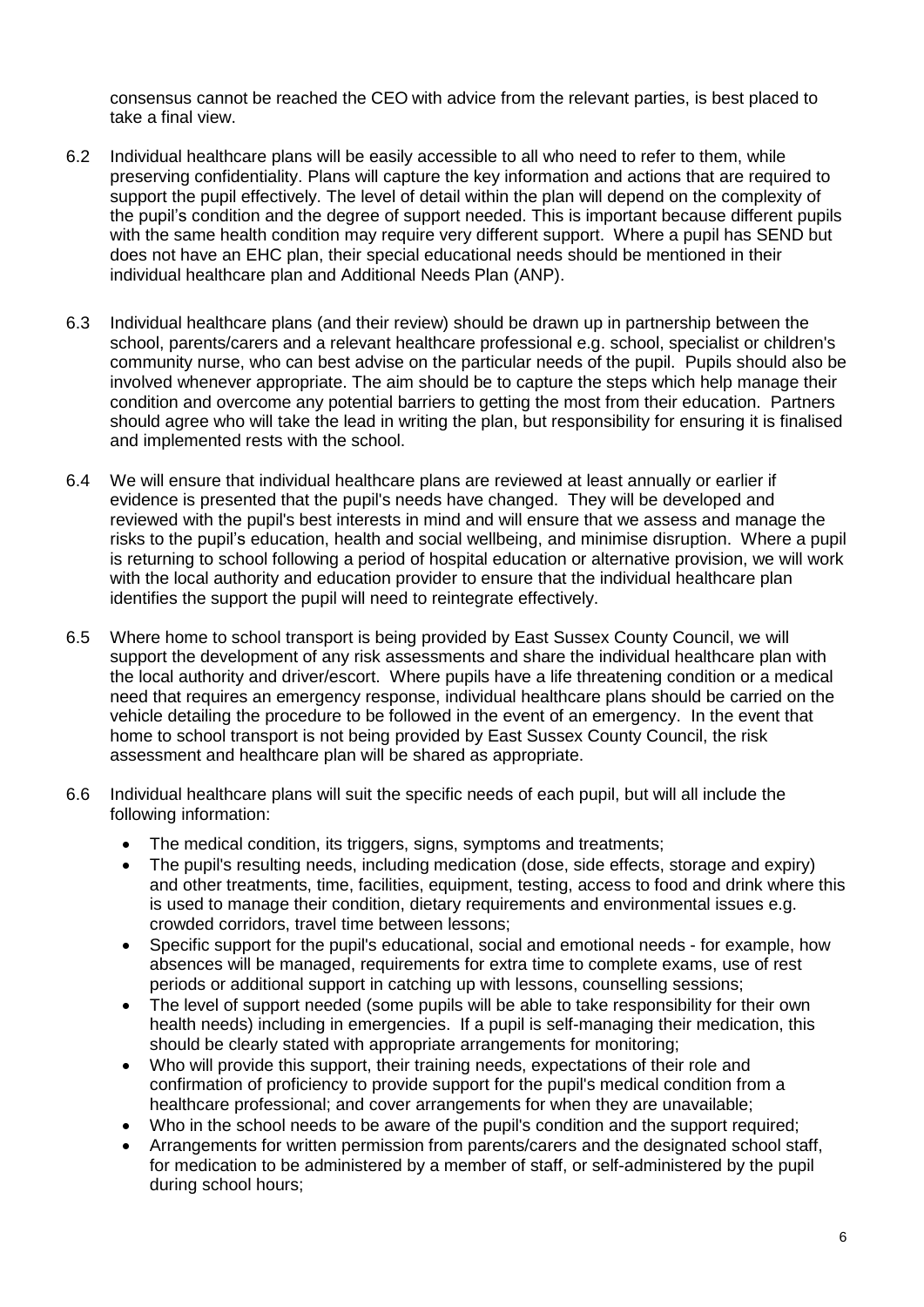- Separate arrangements or procedures required for offsite visits or other school activities outside of the normal school timetable that will ensure the pupil can participate e.g., risk assessment;
- Where confidentiality issues are raised by the parent/pupil, the designated individual is to be entrusted with information about the pupil's condition; and
- What constitutes an emergency for the individual child, procedures to be followed in an emergency, including whom to contact, and contingency arrangements. Some pupils may have an emergency healthcare plan prepared by their lead clinician that could be used to inform development of their individual healthcare plan.

#### <span id="page-6-0"></span>**7. Roles and responsibilities**

- 7.1 Please refer to the section on policy implementation for the functions that have been delegated to different, named members of staff.
- 7.2 In addition we can refer to the **School Health Team** using the online referral form which can be found at <https://www.kentcht.nhs.uk/service/school-health-service-east-sussex/> for support with drawing up Individual Healthcare Plans, awareness training around common medical conditions, liaison with lead clinicians including identifying specialist training and advice or support in relation to pupils with medical conditions.
- 7.3 Other **healthcare professionals, including GPs and paediatricians** should notify the School Health Team when a child has been identified as having a medical condition that will require support at school. Specialist local health teams may be able to provide support, and training to staff, for children with particular conditions (e.g. asthma, diabetes, epilepsy, anaphylaxis).
- 7.4 **Pupils** with medical conditions will often be best placed to provide information about how their condition affects them. They should be fully involved in discussions about their medical support needs and contribute as much as possible to the development of, and comply with, their individual healthcare plan or Additional Needs Plan.
- 7.5 **Parents/carers** should provide the school with sufficient and up-to-date information about their child's medical needs. They may, in some cases, be the first to notify the school that their child has a medical condition. Parents are key partners and should be involved in the development and review of their child's individual healthcare plan, and may be involved in its drafting. They should carry out any action they have agreed to as part of its implementation, e.g. provide medicines and equipment and ensure they or another nominated adult are contactable at all times.
- 7.6 East Sussex County Council will work with us to support pupils with medical conditions to attend full time. Where pupils would not receive a suitable education in a mainstream school because of their health needs, the local authority has a duty to make other arrangements. ISEND Teaching and Learning Provision is an East Sussex service which supports schools in the education of children and will provide teaching in a range of settings if a young person is unable to attend school for 15 days or more because of health needs (whether consecutive or cumulative across the year).
- 7.7 **Providers of health services** should co-operate with schools that are supporting children with medical conditions. They can provide valuable support, information, advice and guidance to schools, and their staff, to support children with medical conditions at school.
- 7.8 The **Ofsted** common inspection framework promotes greater consistency across inspection remits. Inspectors must consider how well a school meets the needs of the full range of pupils, including those with medical conditions. Key judgements will be informed by the progress and achievement of these children alongside those of pupils with special educational needs and disabilities, and also by pupils' spiritual, moral, social and cultural development. Schools are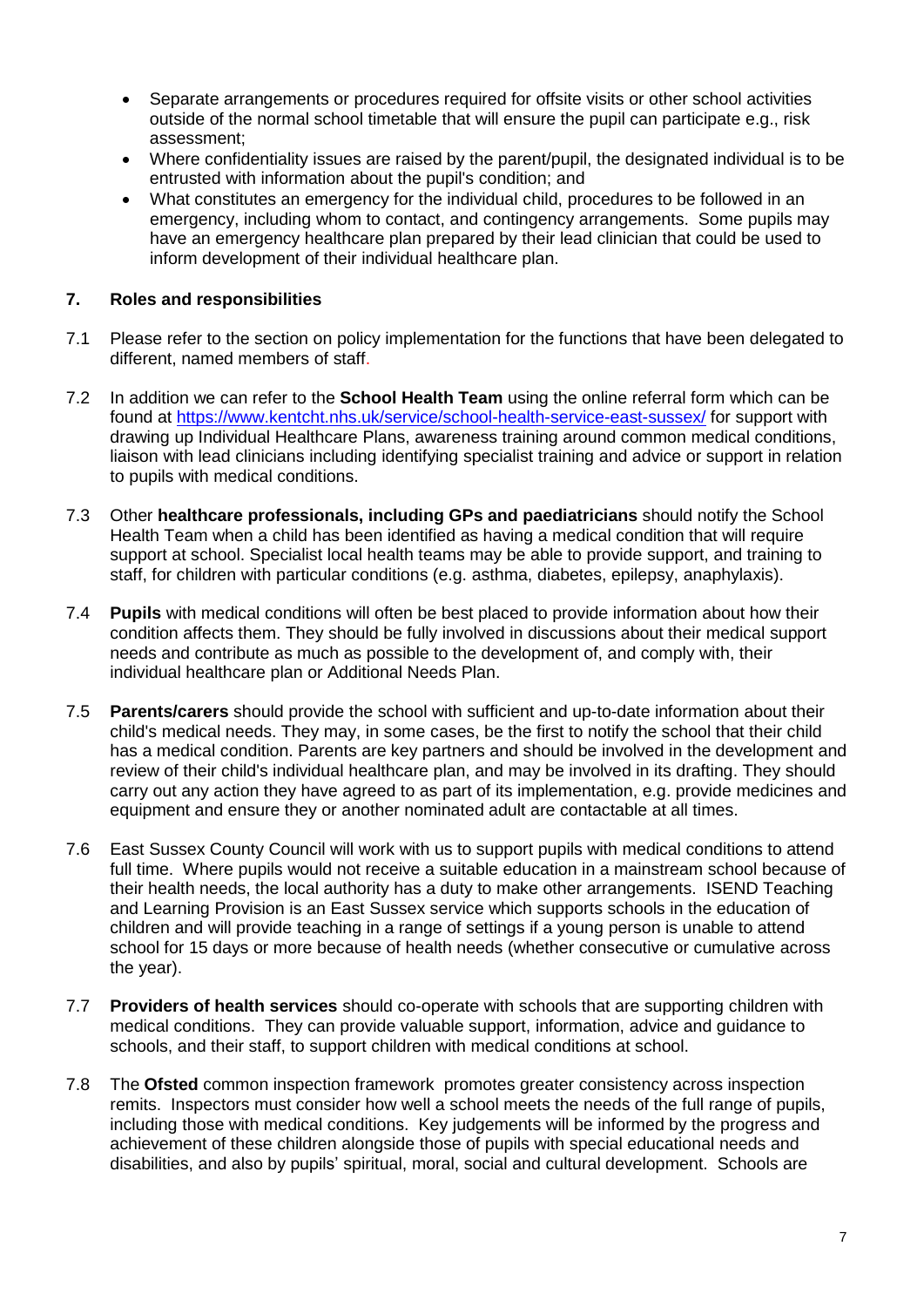expected to have a policy dealing with medical needs and to be able to demonstrate that it is being implemented effectively.

#### <span id="page-7-0"></span>**8. Staff training and support**

8.1 Whole school awareness training will be arranged so that staff are aware of the trust's policy for supporting pupils with medical conditions and their role in implementing that policy.

Specific Staff have received training for administering medicines within the Trust schools

- 8.2 We will record staff training for administering of medicines and /or clinical procedures
- 8.3 All staff who are required to provide support to pupils for medical conditions will be trained by healthcare professionals qualified to do so where required. The training need may be identified by the healthcare professional during the development or review of the individual healthcare plan or we may choose to arrange training ourselves and will ensure that it remains up-to-date.
- 8.4 Training should be sufficient to ensure that staff are competent and have confidence in their ability to support pupils with medical conditions, and to fulfil the requirements set out in the individual healthcare plans. They will need an understanding of the specific medical conditions they are being asked to deal with, their implications and preventative measures.
- 8.5 For the protection of both staff and pupils a second member of staff will be present while more intimate procedures are being followed.
- 8.6 Staff must not give prescription medicines or undertake healthcare procedures without appropriate training (updated to reflect any individual healthcare plans). A first aid certificate does not constitute appropriate training in supporting children with medical conditions. Healthcare professionals, including the school nurse, can provide confirmation of proficiency of staff in a medical procedure, or in providing medication.
- 8.7 All staff will receive induction training and regular whole school awareness training so that staff are aware of the school's policy for supporting pupils with medical conditions and their role in implementing the policy. The trust schools' will seek advice from relevant healthcare professionals about training needs, including preventative and emergency measures so that staff can recognise and act quickly when a problem occurs.
- 8.8 The family of a pupil will often be essential in providing relevant information to school staff about how their child's needs can be met, and parents will be asked for their views. They should provide specific advice, but should not be the sole trainer.

## <span id="page-7-1"></span>**9. The child's role in managing their own medical needs**

- 9.1 If, after discussion with the parent/carer, it is agreed that the pupil is competent to manage their own medication and procedures, they will be encouraged to do so. This will be reflected in the individual healthcare plan.
- 9.2 Wherever possible pupils will be allowed to carry their own medicines and relevant devices or should be able to access their medication for self-medication quickly and easily; these will be stored in medical (sick) rooms/medical cabinets to ensure that the safeguarding of other pupils is not compromised. The trust schools' also recognise that pupils who take their medicines themselves and/or manage procedures may require an appropriate level of supervision. If it is not appropriate for a pupil to self-manage, then relevant staff will help to administer medicines and manage procedures for them.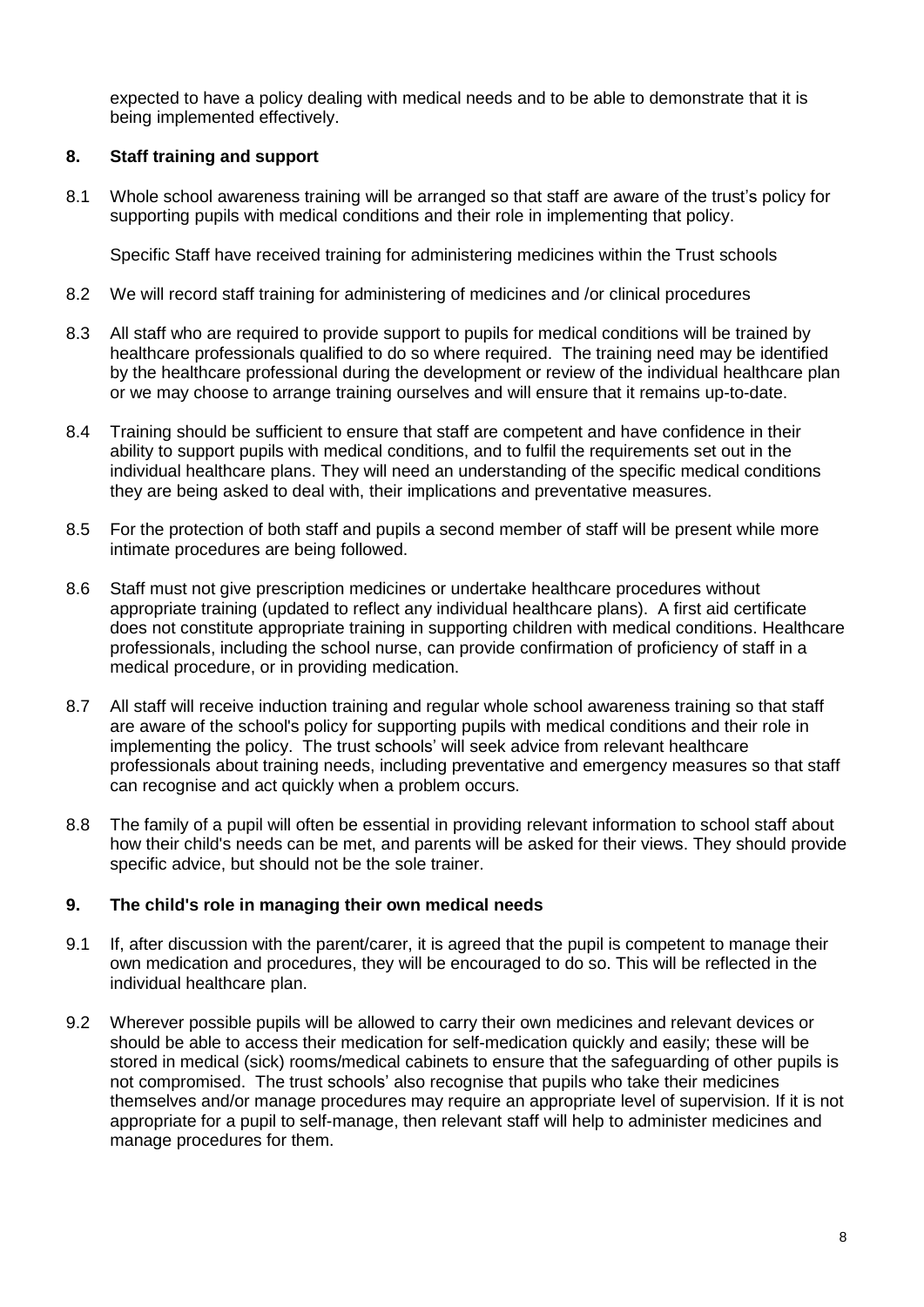9.3 If a pupil refuses to take medicine or carry out a necessary procedure, staff should not force them to do so, but follow the procedure agreed in the individual healthcare plan and inform the DSL. Parents will also be informed so that alternative options can be considered.

## <span id="page-8-0"></span>**10. Managing medicines on school premises and record keeping**

- 10.1 At the trust's schools' the following procedures are to be followed;
	- Medicines should only be administered at school when it would be detrimental to a child's health or school attendance not to do so;
	- No child under 16 should be given prescription or non-prescription medicines without their parents' written consent except in exceptional circumstances where the medicine has been prescribed to the child without the knowledge of the parents. In such cases, every effort should be made to encourage the child or young person to involve their parents while respecting their right to confidentiality;
	- With parental written consent we will administer non-prescription medicines with the exception of aspirin or aspirin containing medicines. Medication, e.g. for pain relief, should never be administered without first checking maximum dosage and when previous dose was taken. Parents should be informed.
	- Where clinically possible, medicines should be prescribed in dose frequencies which enable them to be taken outside school hours;
	- We will only accept prescribed medicines, with written permission from parent/carer that are in-date, labelled, provided in the original container (as dispensed by a pharmacist) and include instructions for administration, dosage and storage. The exception to this is insulin which must be in-date, but will generally be available to schools inside an insulin pen or a pump, rather that its original container;
	- It is recommended that a primary school pupil should never carry medicine to and from school. Medicine must be handed to school staff as soon as the pupil arrives at school.
	- All medicines will be stored safely. All non-emergency medication will be kept in a locked cupboard used only for that purpose. Some medicines need to be refrigerated. These may only be kept in a refrigerator containing food if they are in an airtight container and clearly labelled. There will be restricted access to a refrigerator holding medicines.
	- Pupils will know where their medicines are at all times and be able to access them immediately.
	- Medicines and devices such as asthma inhalers, blood glucose testing meters and adrenaline auto-injectors should always be readily available and not locked away. Pupils requiring such devices are identified and a 'register' of affected pupils is kept up to date. Asthma inhalers should be marked with the child's name.
	- A pupil who had been prescribed a controlled drug may legally have it in their possession if they are competent to do so, but passing it to another pupil for use is an offence. Monitoring arrangements may be necessary. Otherwise we will keep all controlled drugs that have been prescribed for a pupil securely stored in a non-portable securely stored cabinet and only named staff will have access. The name of the person(s) responsible for the cabinet or administering medication should be stated on the cabinet. Controlled drugs should be easily accessible in an emergency. In cases of emergency the key must be readily available to all members of staff to ensure access. A record should be kept of any doses used and the amount of the controlled drug held in the school;
	- Staff administering medicines should do so in accordance with the prescriber's instructions. The trust's schools' will keep a record of all medicines administered to individual pupils, stating what, how and how much was administered, when and by whom. Any side effects of the medication to be administered at school should be noted. Written records are kept of all medicines administered to pupils. These records offer protection to staff and pupils and provide evidence that agreed procedures have been followed;
	- Only one member of staff **at any one time** should administer medicines (to avoid the risk of double dosing). Arrangements should be made to relieve this member of staff from other duties while preparing or administering doses (to avoid the risk of interruption before the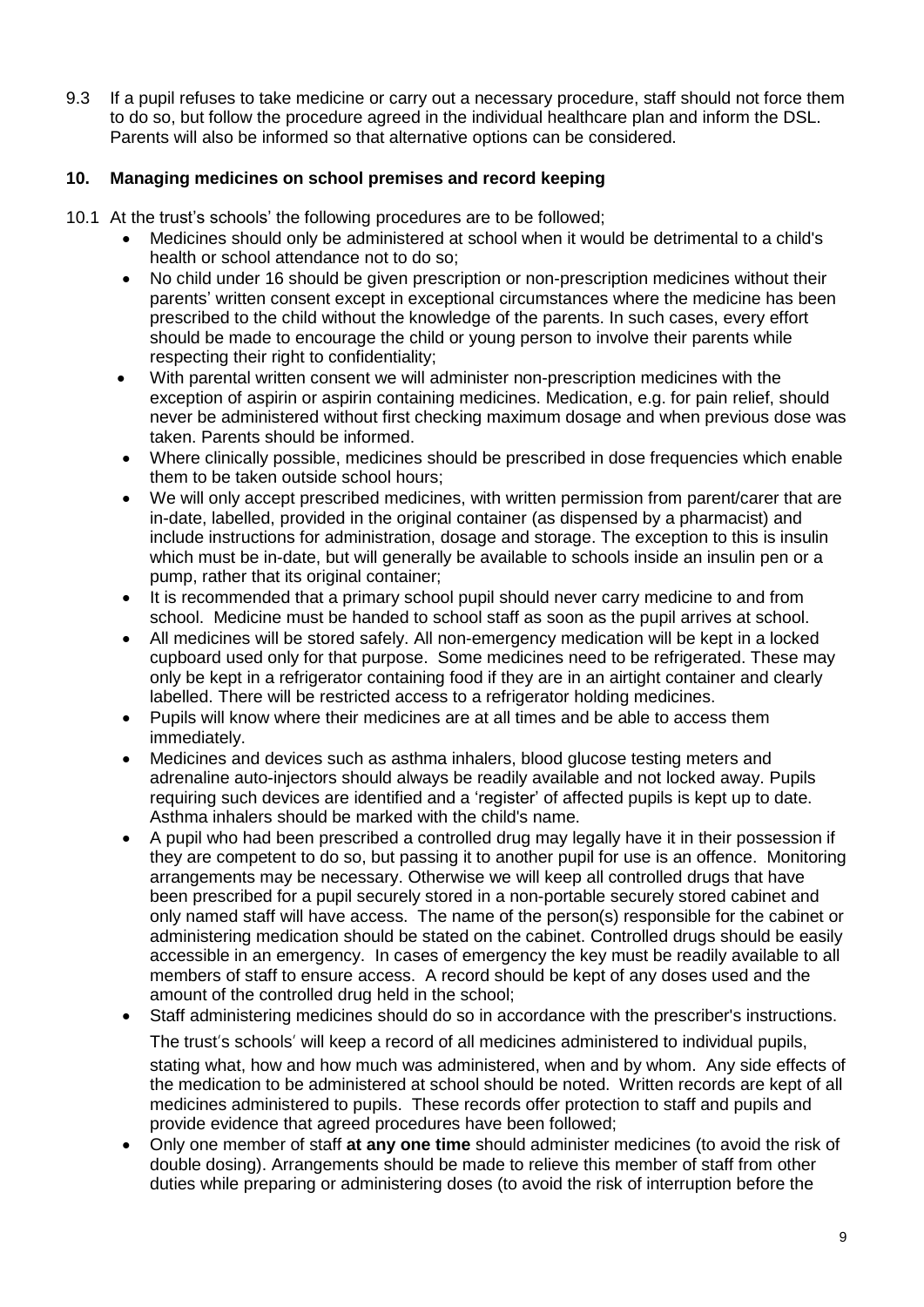procedure is completed). If more than one person administers medicines a system will be arranged to avoid the risk of double dosing, e.g. a rota, routine consultation of the individual pupil's medicine record before any dose is given, etc.

- When no longer required, medicines should be returned to the parent/carer to arrange safe disposal or disposed of by school staff. Sharps boxes should always be used for the disposal of needles and other sharps.
- The Trustee Board have agreed to hold asthma inhalers in school for emergency use.
- The Trustee Board have agree to hold adrenaline auto-injectors on site for emergency use.
- Procedures are in place to ensure that medication expiry dates are checked and that replacement medication is obtained.

#### <span id="page-9-0"></span>**11. Medication Errors**

- 11.1 A medication error is when the administration deviates from the instructions of the medical professional and parent. Medication errors typically occur when schools have more than one pupil with the same name. Some examples of medication errors include administration of:
	- a medication to the wrong pupil
	- the wrong medication to a pupil
	- the wrong dosage of medication to a pupil
	- the medication via the wrong route
	- the medication at the wrong time.
- 11.2 Each medication error must be reported to the CEO, DSL and the parents. The incident will also be reported via the ESCC online incident reporting system.

#### <span id="page-9-1"></span>**12. Emergency procedures**

- 12.1 The CEO/Primary Executive Headteacher will ensure that arrangements are in place for dealing with emergencies for all school activities wherever they take place, including school trips within and outside the UK, as part of the general risk management process
- 12.2 Where a pupil has an individual healthcare plan, this will clearly define what constitutes an emergency and explain what to do, including ensuring that all relevant staff are aware of emergency symptoms and procedures. Other pupils in the school should know what to do in general terms, such as informing a teacher immediately if they think help is needed.
- 12.3 If a pupil needs to be taken to hospital, staff will stay with them until the parent arrives, or accompany a child taken to hospital by ambulance. The school is aware of the local emergency services cover arrangements and the correct information will be provided for navigation systems.

#### <span id="page-9-2"></span>**13. Offsite visits and sporting activities**

- 13.1 We will actively support pupils with medical conditions to participate in off site visits and sporting activities by being flexible and making reasonable adjustments unless there is evidence from a clinician such as a GP that this is not possible.
- 13.2 We will always conduct a risk assessment so that planning arrangements take account of any steps needed to ensure that pupils with medical conditions can be included safely. The individual healthcare plan will be updated with specific information required for the visit/activity and a copy will be taken on the visit. All staff supervising off site visits will be made aware of any medical needs and relevant emergency procedures. This will involve consultation with parents\carers and relevant healthcare professions.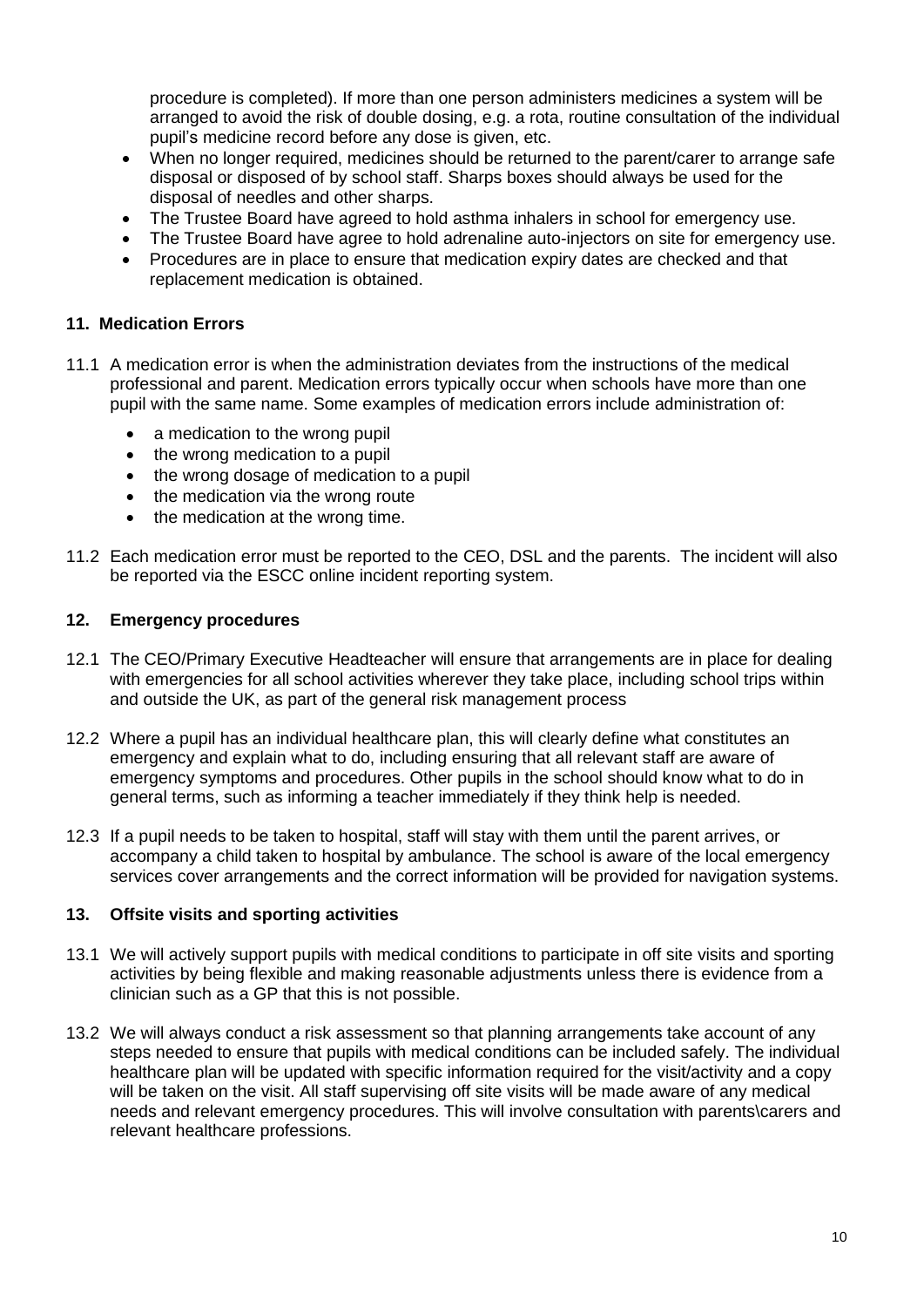- 13.3. Staff with the role of administering medicines must have relevant and current training to do so. A first aid qualification does not cover the skills and knowledge required for the administration of medicines.
- 13.4 Specific procedures on the transporting, storing, etc of medication whilst on an off-site visit is detailed within the trust's Educational Visits and Off Site Activities

#### <span id="page-10-0"></span>**14. Work experience**

14.1 The trust's schools' will assess the suitability of work experience (WEX) placements, with support from the WEX Team. The risk assessment will include the activities being undertaken, travel to and from the placement, supervision during non-teaching time or breaks and lunch hours. This will not conflict with the responsibility of the employer to undertake a risk assessment to identify the significant risks and necessary control measures when pupils below the minimum school leaving age are on site.

#### <span id="page-10-1"></span>**15. Hygiene/Infection Control**

15.1 All staff will be familiar with normal precautions for avoiding infection and must follow basic hygiene procedures. Staff will have access to protective disposable vinyl gloves and take care when dealing with spillages of blood or other body fluids and disposing of dressings or equipment.

#### <span id="page-10-2"></span>**16. Equipment**

- 16.1 Some pupils will require specialist equipment to support them whilst attending school. Staff will check the equipment, in line with any training given, and report concerns to the relevant person in school.
- 16.2 The maintenance contract/safety checks for all equipment and the procedure to be followed in the event of equipment failure will be detailed within the individual healthcare plan.
- 16.3 Staff will be made aware of the use, storage and maintenance of any equipment.
- 16.4 Trust schools' defibrillators are;
	- Cavendish School outside on the wall by the sports centre entrance.

## <span id="page-10-3"></span>**17. Unacceptable practice**

- 17.1 Although trust staff should use their discretion and judge each case on its merits with reference to the pupil's individual healthcare plan, it is unacceptable practice to:
	- Prevent pupils from easily accessing their inhalers and medication and administering their medication when and where necessary;
	- Assume that every pupil with the same condition requires the same treatment;
	- Ignore the views of the pupil or their parents\carers; or ignore medical evidence or opinion (although this may be challenged);
	- Send pupils with medical conditions home frequently or prevent them from staying for normal school activities, including lunch, unless this is specified in their individual healthcare plans;
	- Send a pupil who becomes ill to the school office or medical room unaccompanied, or with someone unsuitable;
	- Penalise pupils for their attendance record if their absences are related to their medical condition, e.g. hospital appointments; if supporting evidence has been provided.
	- Prevent pupils from drinking, eating or taking toilet breaks whenever they need to in order to manage their medical condition effectively;